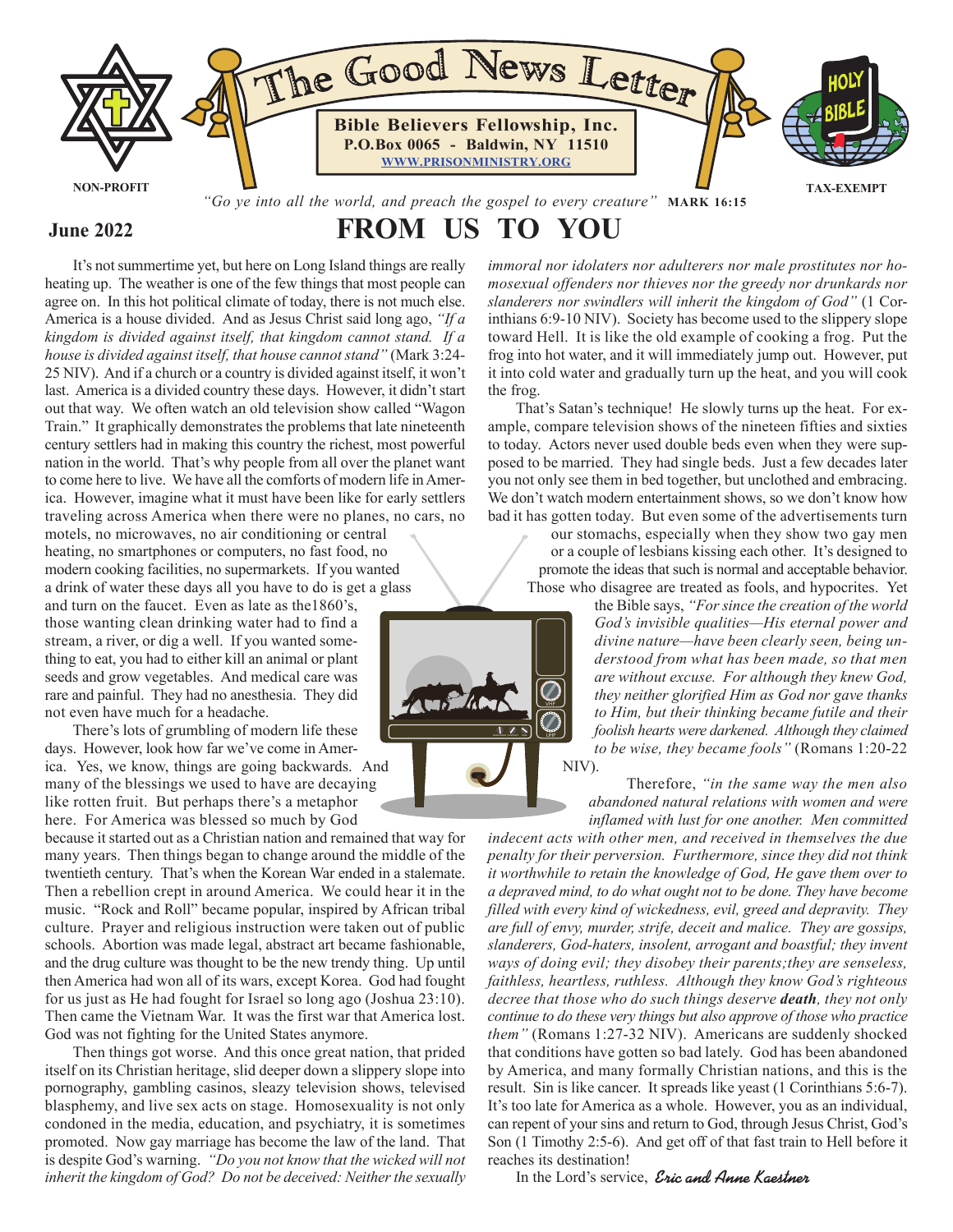# The Fisherman, the Mousetrap, and the Devil

**QUESTION**: What do the fisherman, the mousetrap, and the devil have in common? **ANSWER**: They all use bait! Until we got our adorable little cat, Sasha, we had a mouse problem in the apartment we lived in when we first got married. It's been decades since then and Sasha eventually died. We live in a house these days with two cats, Tiger and Greta. However, we learned, through our first cat, Sasha, that just the smell of a cat seems to keep the rodents away. But, for awhile back in those days, those menacing little creatures were really making my life miserable whenever I was at home. So my husband, Eric, bought some mousetraps. There were basically two types we used. The first type was the traditional form with a spring that snaps back and kills the mouse as soon as it goes for the bait. The second type didn't kill the mouse. It used glue instead. So when the mouse went to nibble at the cheese its feet got caught on the glue, and we found out very fast that we had a mouse caught in the trap! Since the mouse was still alive, it really put up a noisy fight. I never realized the temper tantrum one little mouse could throw once it got caught in a sticky situation, and there was no way out! Both types of traps used one common ingredient, bait!

Now the mouse may have thought for a little while that he was fooling us by finding that big hunk of cheese that we had so conveniently left for him. Perhaps he thought that it was a crumb that had

fallen from one of our dinner plates, and we hadn't noticed. Or perhaps he had thought we were kindhearted toward such tiny terrorists as himself, and had left the cheese for him, so he wouldn't go hungry. But that was not our intention either. We had one goal in mind when depositing that bait in the trap, and that was to destroy the mouse!

Have you ever felt like a mouse caught in a trap? That bait was sitting right there, almost within arms reach. All you had to do was lean forward and grab for it. And that bait to you, looked just as mouth watering and tasty as that big hunk of cheese did to the mouse! Perhaps there was an element of danger involved in reaching for that

bait, but in some strange way, that only made the whole adventure even more appealing. You were thinking to yourself how much you were going to outsmart the other guy, and come out on top. But it's only a matter of time until that spring snaps down on you, or you get caught red-faced with your feet in the glue and no place to go! What is that pot of gold at the end of your rainbow that you would give anything and everything to have? For the actor or actress it could be a part in a Broadway musical. For the lonely single woman, it may be somebody else's rich husband. For the preacher it could be that big fancy church, and national recognition from his peers. For the athlete it may be the gold at the Olympics. For the businessman, it could be a chance to move up the corporate ladder. Or for the angry youth from the bad urban neighborhood, it may be money, power, and prestige that he feels will only come to him one way, though the use of violence, crime, and drugs!

Some of you will even seem to make it big for awhile. You may start making the money you want so desperately. You even start feeling that you are getting more respect from other people, whether it's brought on through fear and intimidation, or admiration that you have achieved your goals. You may go weeks, months, even years feeling like you're really getting ahead, and the grand prize is just a heartbeat away. And then suddenly your feet get caught in the glue! For others of you, it will be too late. That first grab for the bait could be your last. Just as you're feeling on top of the world, and smarter than the other guy, that spring could come reeling down on you at any time,



#### By Anne Kaestner

and it will be too late. I can even remember one time that one of our annoying little intruders actually managed to get the cheese out of the mousetrap without springing it! He must have really thought of himself as being so wise. But we rebaited the trap and the same mouse was caught dead in it just a couple of days later!

Back in the 1970's there was a lot of publicity surrounding the death of Nelson Rockefeller, a very wealthy, married, political leader, former governor of New York State, and Vice President of the United States. He had suddenly died of a heart attack in the bed of his mistress. The story made front page headlines. I was working for an investment banking and brokerage firm at the time, near Wall Street, and I can remember one of the young associates speaking of the man's death. He was so impressed with the whole episode that he remarked to me, "What a way to go!" But far from feeling any kind of admiration for the man, all I could think of were the words Jesus used in Matthew 16:26 KJV, *"For what is a man profited, if he shall gain the whole world, and lose his own soul? or what shall a man give in exchange for his soul?"* And what would it profit you if you gain the whole world, and then burn in Hell throughout all eternity? Our time on earth is just like the blink of an eye to God compared with eternity. But once our spirits leave our bodies, and we move out of this dimension into eternity, our destination has already been established forever, and the silver cord (Ecclesiastes 12:6) that connects our soul to our body is cut, there's no turning back. So, if you know

your heart isn't right with God, don't wait until it is too late to repent. The Bible says, *"…behold, now is the accepted time; behold, now is the day of salvation"* (2 Corinthians 6:2 KJV).

 Many of you that are reading this article are already true Christians. However, you have been taught the doctrine that once you have been through the Born Again (see John 3:3) experience you are saved forever and no matter what you do after that you will still make it to Heaven. *"For certain men whose condemnation was written about long ago have secretly slipped in among you. They are godless men, who change the grace of our God*

*into a license for immorality and deny Jesus Christ our only Sovereign and Lord. Though you already know all this, I want to remind you that the Lord delivered His people out of Egypt, but later destroyed those who did not believe. And the angels who did not keep their positions of authority but abandoned their own home—these He has kept in darkness, bound with everlasting chains for judgment on the great Day. In a similar way, Sodom and Gomorrah and the surrounding towns gave themselves up to sexual immorality and perversion. They serve as an example of those who suffer the punishment of eternal fire"* (Jude 1:4-7 NIV).

Have you been taught that you can sin a little bit every day and still make it to Heaven? The Bible states the contrary, *"Whosoever abideth in Him sinneth not: whosoever sinneth hath not seen Him, neither known Him. Little children, let no man deceive you: he that doeth righteousness is righteous, even as He is righteous"* (1 John 3:6-7 KJV). Do you love the things of this world? Then you are not a follower of Christ, and He does not know you! The Bible says, *"Love not the world, neither the things that are in the world. If any man love the world, the love of the Father is not in him. For all that is in the world, the lust of the flesh, and the lust of the eyes, and the pride of life, is not of the Father, but is of the world. And the world passeth away, and the lust thereof: but he that doeth the will of God abideth for ever"* (1 John 2:15-17 KJV).

Jesus has stated, speaking of His followers, *"They are not of the world, even as I am not of the world"* (John 17:16 KJV). Jesus said,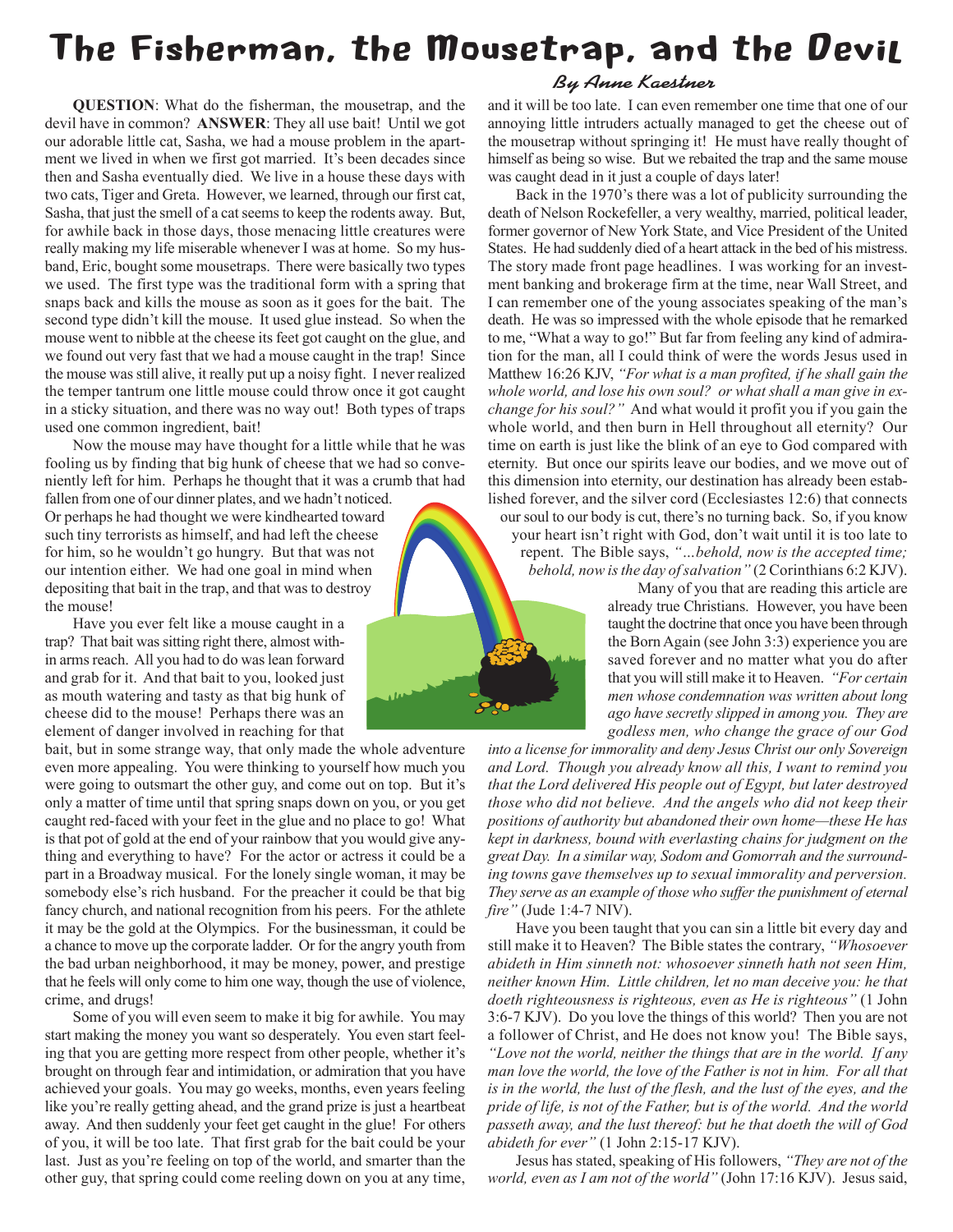*"…My kingdom is not of this world…"* (John 18:36 KJV). Who is the god of this world? Satan, that's who. He is also known as the *"…prince of the power of the air, the spirit that now worketh in the children of disobedience"* (Ephesians 2:2 KJV). If your god is a materialistic god, Satan is the one you are serving. Do you think he has been good to you so far? The Devil's tactics have not changed since Eve bit into that juicy fruit in the Garden of Eden. It looked so good to her [the lust of the eye]. And when she bit into it, it tasted good as well [the lust of the flesh]. And on top of all of the rest, the devil had even promised her that it would make her wise, like God [the pride of life] (Genesis 3:5)! And nothing happened when Eve took that fruit. God had not given this world system to her. He had given it to her husband Adam! So on the surface it looked like the fruit was going to be good for them. When the fisherman baits his tackle and hurls it into the water, that worm looks so tasty and nourishing to the poor little hungry fish that is swimming by. But when the fish bites into the worm, there's a hook hidden inside. And instead of the fish having a nice juicy worm for dinner, guess who's going to be on the fisherman's dinner plate that night? Eve ate her fruit, but it had a spiritual hook inside. And that fruit was Eve's bait. But when Eve grabbed for it, she herself became the bait, for her husband Adam! You see, Adam was too smart to fall for the Devil's lies about the fruit (1 Timothy 2:14). But there was one thing that meant more to Adam than anything else in the world, his wife Eve!

Would you sell your soul to the devil for a piece of fruit? Some people would. He has distorted their value system to the point that young men and women will actually prostitute them-

selves on the street for enough money for a "fix" of whatever drug they may need. Perhaps you would never do that! But the devil knows what your weakness is, and what it will take to bait his evil hook, and your name is on it! What is there that means more to you than God? Is it your family? Your career? Money? Power or influence in the community? Your spouse? Your health? That last one may sound strange to you, but Satan can even take a wish for something good and turn it around to

your own detriment. He's that shrewd! The blind man may say, "God, if you'll only give me back my eyesight, I'll serve you." The church woman may say, "God I just can't praise you and serve you until you save my husband." The single girl may say, "Lord, give me a good Christian husband, and then I promise I'll live for you as you want." The drunk may say, "God take away this alcoholism from me, and I'll do anything you say." What's your excuse?

For me, it was not having a baby. I just wanted what other women had. But to no avail. I'd ask the Lord, "What did I do to deserve this? What does it take to get You to love me enough to give me a child?" I spent years begging God for this one thing, pleading before Him, trying to reason with Him, accusing Him, promising Him. I tried everything I could to get Him to yield to my will. I cried enough tears to fill a bathtub. I spent hours praying over and over again. But instead of the situation getting better, it got worse! Everyone was having children but me. And it seemed that the two places that I felt the strongest spiritual attacks were at church, and at my parent's house! I'd go to church to try to get closer to God, but all I would see were pregnant women and babies. After my one and only pregnancy ended in a miscarriage I was constantly being asked by the other church ladies when I was going to get pregnant again. Each question felt like a knife that was piecing my heart.

Christmas, Easter, Memorial Day, Thanksgiving, every family get together that my parents would have, my mother would always invite another young woman to join us who was either pregnant or had her young baby with her. And guess what the main topic of

conversation was at every meal? And right when I thought I'd taken just about all the pain one person could ever experience (not counting the physical pain endured during countless tests at the doctor's office and hospital), I'd get an invitation in the mail to some other woman's baby shower, and I was expected to buy a gift and attend. At one point I decided that I just wasn't going to be a glutton for punishment anymore, and chose not to attend. Later on that day, it was impressed upon me by family members that I had missed out on a wonderful party, and everyone had had such a good time. In fact, they just couldn't understand why I had not attended! It was strongly hinted at that I was anti-social or snooty toward the other people because I didn't want to mix in with them.

Not only had Satan found the right bait for his trap as far as I was concerned, but he had also found a way to blame God for all my problems! After all, I was naive enough at that time to believe that if the hurts were being inflicted at me through church people, then they must be coming from God! If most of my pain was encountered in church, which is God's house, He must be the one who was hurting me, right? Wrong! It was definitely an eye-opening experience to find out that much that goes on in churches and religious institutions today has nothing at all to do with God and salvation. One church even had a beautiful baby contest! For just as it was in the days of Jesus with the Pharisees and the Sadducees, Satan has taken over many of the churches of this nation. And for the true child of God, the two greatest stumbling blocks the devil can use against you are those he used against Jesus Himself; your family, and your house of worship! However, he will only be able to do this when

those institutions are in a backslidden state.

 What is that bait that the devil has dangling under your nose? Is it resentment that your wife, husband, or children have not received salvation yet? Satan will tell you that God doesn't really love you at all. If He did, he'd save your spouse, or children. You will grab for that bait filled with bitterness and anger, and it will constantly eat away at your very soul. And yet all the time the

reason that your family has not gotten to know the Lord

is maybe due to your bad example! Is it a desire for better health? There's nothing wrong with that alone. But Satan can even use that desire against you if you put it before God. Do you love Jesus only during the good times, when He's blessing you? Or do you love Him anyway, during the good times and the bad? That bait that Satan is holding out for you today could be anything and everything he can use that will come between you and the Lord. Grab for those riches, but there's a hook, and sooner or later, Satan is going to reel you in! Sell your soul for that power and prestige, but you'll never know when that great big mousetrap is going to slam shut on you, and you will be thrown out with the trash; you and the bait it took to get you! Hang on to that bitterness and anger you feel toward God because he hasn't been doing your will lately, and you will be like the monkey caught by the trappers in the jungle. He stuck his hand in the cage to grab the banana. But he couldn't get his hand back out with the banana in it. So instead of letting go of the banana, so that he could be free, that dumb monkey hung onto the banana until the trappers came and got him! He couldn't eat it. It was making him miserable that he couldn't get what he wanted. However, he just wouldn't let go of that one piece of fruit! There could be a bushel of bananas on the next tree. But that monkey would not let go of the one he wanted and free himself to get them. That bitterness, anger, and resentment could be your banana. You may even have your hands right on it. But until you let go of it, you will never be free!

I let go of my own will decades ago, and realized that if I was going to really live for Jesus, He was *(Continued On Page 4)*